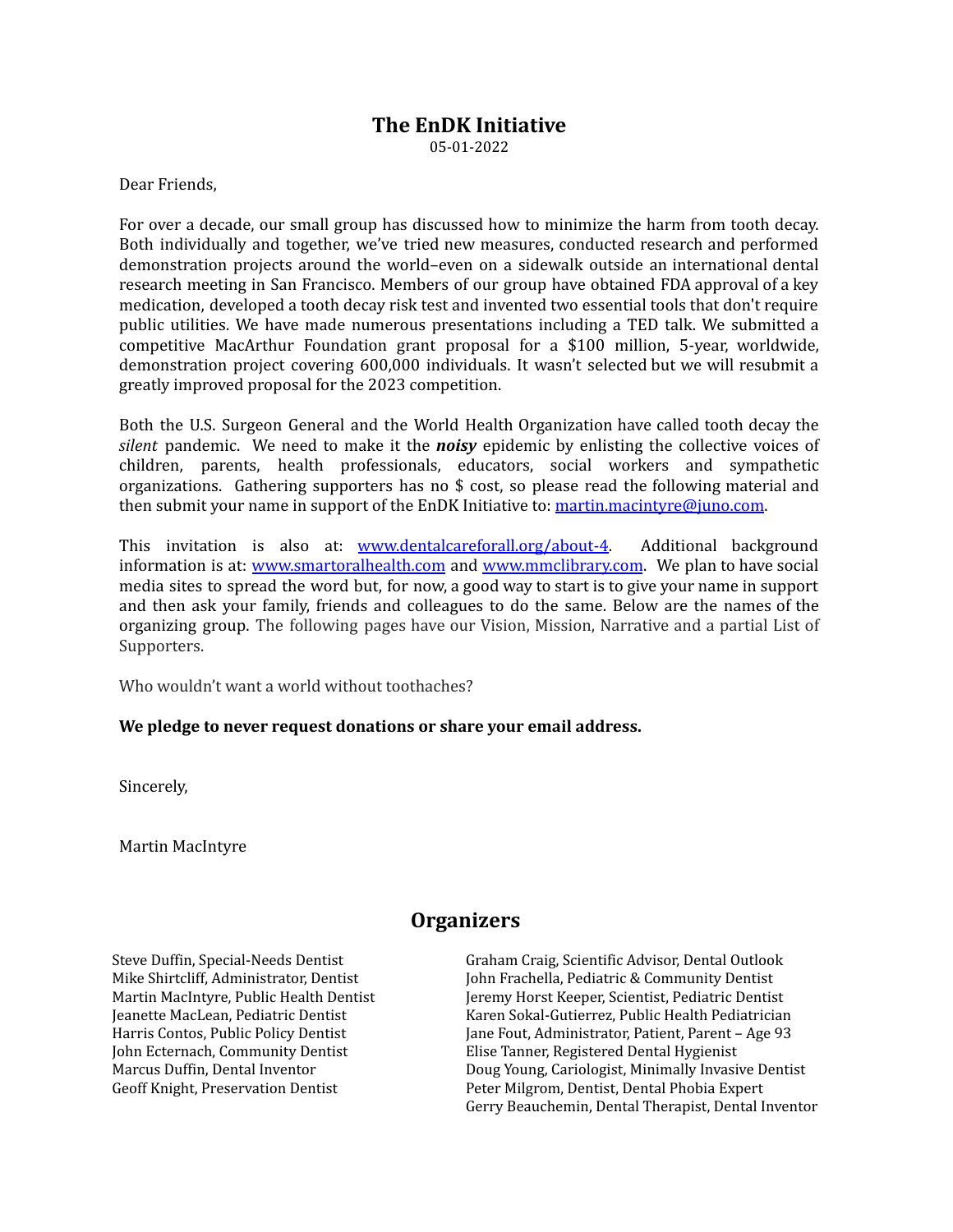# **The EnDK Initiative**

#### **Vision**

A world without toothaches.

### **Mission**

*End tooth decay* by *Shifting the emphasis* from *Repair or removal of damaged teeth* to

*Prevention and control of the disease.*

#### **Narrative**

The disease, dental caries (tooth decay), occurs when bacteria turn sugar into acid that dissolves enamel and dentin, resulting in cavities, toothaches and tooth extraction.

The conventional surgical and reparative treatments (drill, fill, extract and replace) cost \$600 billion annually yet they neither prevent nor control the disease! Almost four billion children and adults with no access to care and have untreated cavities that often become excruciating toothaches.

Self-help – minimizing sugary snacks/drinks and optimizing use of fluoride – is the best lifelong preventive method. If self-help is unsuccessful, then cavities, toothaches and tooth loss can be controlled using World Health Organization essential dental medicines, such as, fluoride toothpaste, Betadine, silver diamine fluoride and glass ionomer cement. They are safe, effective, painless (no needles or drills), easy to apply, non-invasive, low-cost, equitable, sustainable and time-efficient.

The needed paradigm shift, from surgery and repair to self-help and medical management, requires bold action, innovation, cooperation, and perseverance. We want to accelerate this shift through discussion, demonstration projects, public education, collaboration and political action.

The EnDK Initiative is open to anyone who wants to end tooth decay and achieve a world without toothaches.

## **Challenge**

60,000 advocates from 60 countries by June 2023.

**To be an advocate, send your name with one or two brief identifiers to:** [martin.macintyre@juno.com](mailto:martin.macintyre@juno.com)**.** \*We pledge to never request donations or share your email address.